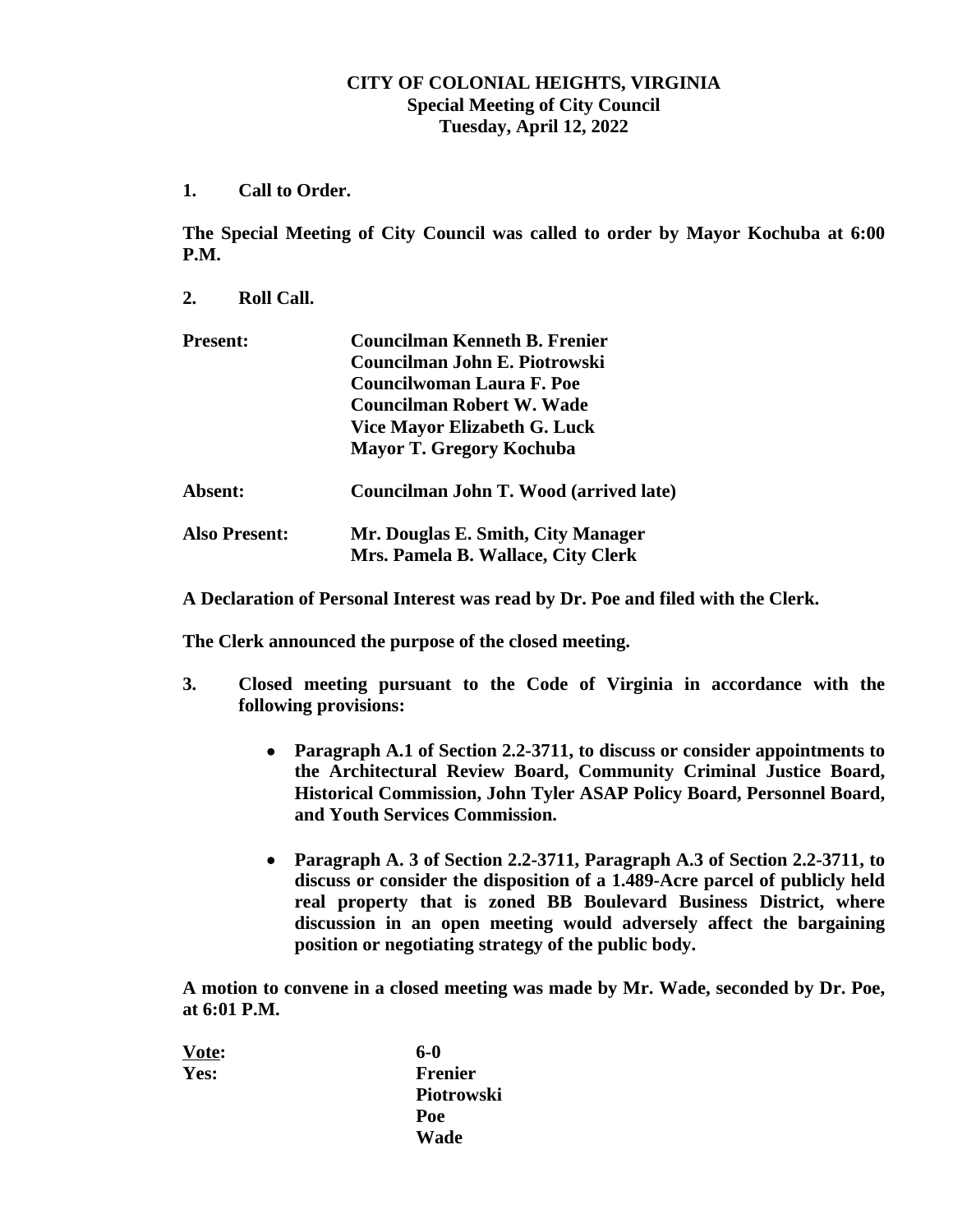**Special Meeting Minutes April 12, 2022 Page 2**

|            | Luck                       |
|------------|----------------------------|
|            | Kochuba                    |
| No:        | <b>None</b>                |
| Absent:    | <b>Wood (arrived late)</b> |
| Abstained: | <b>None</b>                |

# **Motion UNANIMOUS PASS**

**5. Vote to come back into open meeting.**

**A motion to reconvene in open session was made by Mayor Kochuba, seconded by Mr. Wade, and carried unanimously on roll call vote at 6:54 P.M.**

| Vote:      | $7 - 0$        |
|------------|----------------|
| Yes:       | <b>Frenier</b> |
|            | Piotrowski     |
|            | Poe            |
|            | Wade           |
|            | Wood           |
|            | Luck           |
|            | Kochuba        |
| No:        | <b>None</b>    |
| Absent:    | <b>None</b>    |
| Abstained: | None           |

#### **Motion UNANIMOUS PASS**

**Before continuing, the Mr. Wood who arrived during the closed session, read a Declaration of Personal Interest and filed with the Clerk.**

**As stated by the Clerk, Council was in a closed meeting pursuant to the Code of Virginia in accordance with the following provisions:**

- **Paragraph A.1 of Section 2.2-3711, to discuss or consider appointments to the Architectural Review Board, Community Criminal Justice Board, Historical Commission, John Tyler ASAP Policy Board, Personnel Board, and Youth Services Commission.**
- **Paragraph A. 3 of Section 2.2-3711, Paragraph A.3 of Section 2.2-3711, to discuss or consider the disposition of a 1.489-Acre parcel of publicly held real property that is zoned BB Boulevard Business District, where discussion in an open meeting would adversely affect the bargaining position or negotiating strategy of the public body.**

**Consideration of the following certification:**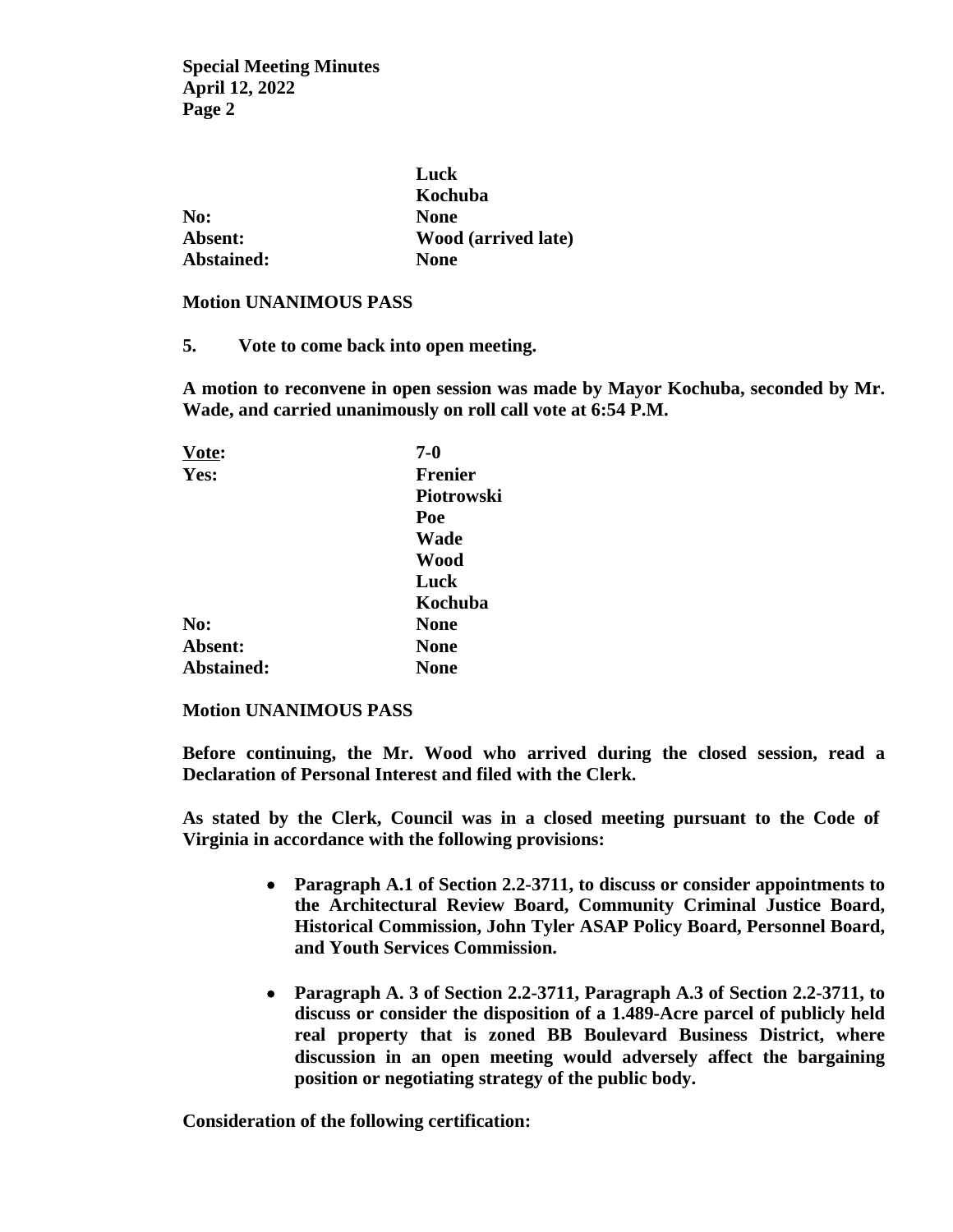**Special Meeting Minutes April 12, 2022 Page 3**

**Each member will now certify that to the best of the member's knowledge (i) only public business matters lawfully exempted from open meeting requirements of the act and (ii) only such public business matters as were identified in the motion by which the closed meeting was convened were heard, discussed or considered in the meeting by the public body. Any member who believes there was a departure from the requirements of clauses (i) and (ii), shall so state prior to the vote, indicating the substance of the departure that, in his judgment, has taken place.** 

**Council members approved this certification, without any stating departure from the requirements of clauses (i) and (ii), by the following roll call vote:**

| Vote:      | $7 - 0$        |
|------------|----------------|
| Yes:       | <b>Frenier</b> |
|            | Piotrowski     |
|            | Poe            |
|            | Wade           |
|            | Wood           |
|            | Luck           |
|            | Kochuba        |
| No:        | <b>None</b>    |
| Absent:    | <b>None</b>    |
| Abstained: | None           |

### **Motion UNANIMOUS PASS**

**5. Motions and Resolutions of Appointment**

**A motion was made by Mr. Piotrowski, seconded by Mr. Wade, to approve the following resolutions of appointment:**

#### **A RESOLUTION NO. 22-11**

**Appointing Deborah Levenson-Melvin (Planning Commission representative) as a member of the Board of Architectural Review for a three-year term beginning May 1, 2022.** 

#### **A RESOLUTION NO. 22-12**

**Appointing George L. Fickett, Jr. and Deborah Levenson-Melvin as members of the Historical Commission, each for a three-year term beginning May 1, 2022.**

#### **A RESOLUTION NO. 22-13**

**Appointing Mike Foster as a member of the John Tyler ASAP Policy Board for a threeyear term beginning May 1, 2022.**

## **A RESOLUTION NO. 22-14**

**Appointing Richard M. Yates as an alternate member of the Personnel Board for a three-year term beginning May 1, 2022.**